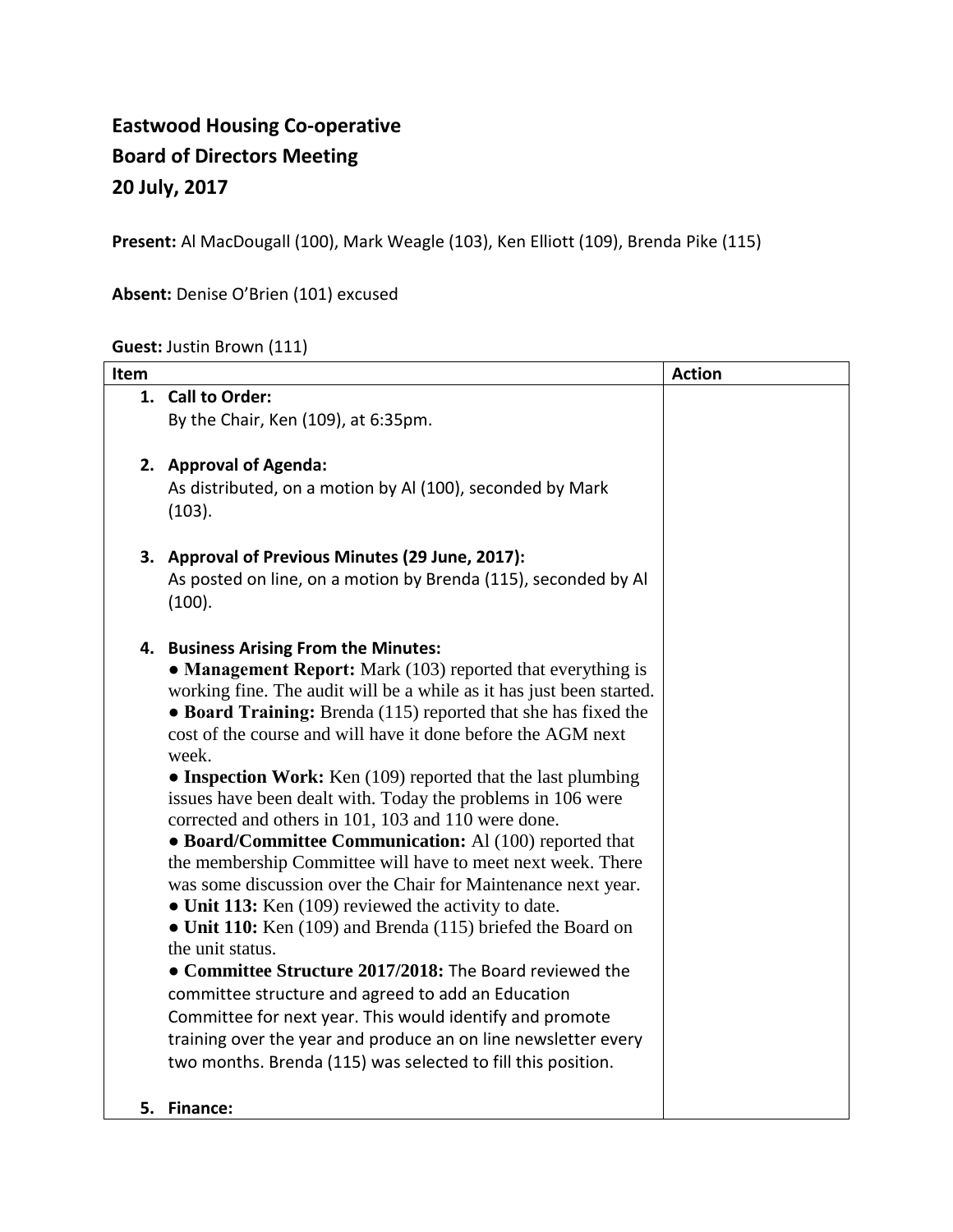| • Bill Payment:     |                       |                    |                |  |  |  |
|---------------------|-----------------------|--------------------|----------------|--|--|--|
| <b>Contractor</b>   | <b>Reason</b>         | Unit(s)            | Cost           |  |  |  |
| C. O'Brien          | mowing                | 110                | \$<br>90.00    |  |  |  |
| <b>Brennons</b>     | Reno materials        | 110                | \$<br>183.99   |  |  |  |
| Hallett Plumb.      | repairs               | 101, 103, 106, 110 | \$<br>676.28   |  |  |  |
| <b>NB</b> Power     | Unit costs            | 110                | \$<br>98.34    |  |  |  |
| Oulton, P & W.      | Management            |                    | \$<br>460.00   |  |  |  |
| <b>Brennons</b>     | <b>Reno Materials</b> | 110                | \$<br>86.01    |  |  |  |
| <b>Covey Basics</b> | Admin                 |                    | \$<br>27.59    |  |  |  |
| Kearneys            | Dumpster              | 110                | \$<br>218.66   |  |  |  |
| <b>Brennons</b>     | Reno materials        | 110                | \$<br>96.06    |  |  |  |
| Kents               | Pressure washer       |                    | \$<br>148.35   |  |  |  |
| NB Power            | Water heaters         |                    | \$<br>122.94   |  |  |  |
| Paint D & M         | Paint supplies        | 110                | \$<br>747.38   |  |  |  |
| Kevin Dunbar        | Driveway seal.        |                    | \$<br>3,800.00 |  |  |  |
| <b>Brick</b>        | Fridge                | 110                | 723.34<br>\$   |  |  |  |
| <b>Sharon Dumas</b> | Party                 |                    | \$<br>40.37    |  |  |  |
| <b>Sharon Dumas</b> | Party                 |                    | \$<br>19.99    |  |  |  |
| Replace. Res.       |                       |                    | \$<br>480.00   |  |  |  |
| Security Ten.       |                       |                    | \$<br>59.00    |  |  |  |

 **● 212 Report:** Mark (103) reported that all housing charges have been received. However, one unit is two months NSF. There is now an agreement for repayment. Unit 110 is vacant until 24 July.

#### **6. Correspondence:**

None was received.

#### **7. New Business:**

**● Policy 306:** Ken (109) reviewed the amended policy. It was accepted as drafted, on a motion by Al (100), seconded by Mark (103).

**● Policy 411:** Ken (109) reviewed the draft policy and the reasons for it. This was accepted as drafted on a motion by Mark (103), seconded by Brenda (115).

**● AGM Agenda:** With the Audit not available and Frank Springer not able to come, the agenda is quite short. It was accepted as drafted.

**● Member Training:** Ken (109) advised that Frank Springer is not available next week. The Board confirmed that he should come when we do our audit meeting.

**● GM Member Award:** The Board re-affirmed their commitment to rewarding members that have gone over the top since the last GM. This will be the first issue and the Board agreed that three members worked excessively in unit 110. Mark (103) moved that the award be a \$15.00 Tim Card for